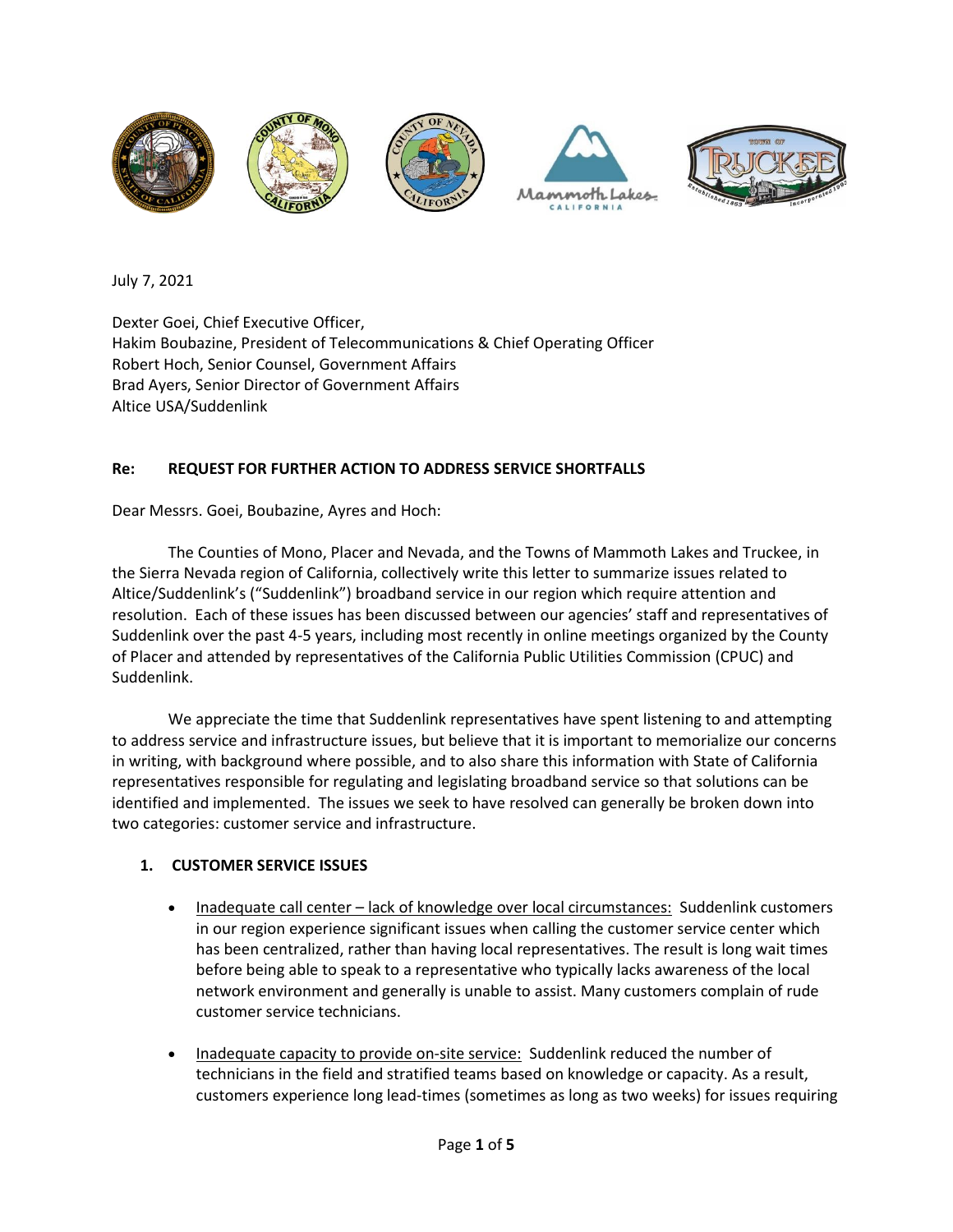in-person support. Often when technicians do arrive, they are incapable of resolving customer issues, frequently pointing to larger or more systemic outside plant issues which require support from a different SuddenLink team (requiring another long wait).

- Failure to appear when scheduled: Customers regularly report that Suddenlink provides large time windows (sometimes up to 8 hours in length) during which their techs may arrive. Despite customers arranging their day around the need to meet a tech, often the tech will not arrive. This can happen multiple times, resulting in significant inconvenience and frustration for the customer and a longer wait time for an issue to be fixed.
- Lack of in-person Customer Service Centers: Suddenlink made the decision to close Customer Service Centers in Mammoth Lakes and Bishop which were used by individuals to receive equipment and make payments – this was particularly important for low-income customers who often do not have access to credit or online banking. Though the Bishop Customer Care Center has re-opened, the Mammoth Lakes branch remains closed requiring a 90-120-mile round-trip (depending on where the customer lives) drive to Bishop for Mono County residents.
- Rate increases: Despite all of the issues identified above, Suddenlink continues to increase rates. The company offers low rates to get new customers in the door, then raises them annually unless/until the customer complains. Despite the raised rates, little investment is being made back into the local network, technicians, or customer care creating a cascading set of issues.
- Inability to deliver on Service Level Agreement (SLA) for business customers: Business owners are encouraged or required to sign up for a commercial Suddenlink account in order to access appropriate plans and have assurances tied to a Service Level Agreement. However, Suddenlink is unable to comply with its own obligations under the SLA which, among other things, provides for same-day resolution of issues. Many businesses complain of having to wait more than a full day for issue resolution, resulting in loss of sales and other financial impacts. There is no remediation by Suddenlink for these damages.
- No Customer Service Standards: Staff from all five agencies have been requesting copies of Suddenlink's customer service standards for more than four years and have not yet received them. Customer service standards are required under California's Digital Infrastructure and Video Competition Act of 2006 (DIVCA) of all franchised providers and should have been provided at the time the state franchise was issued. (Cal. Pub. Util. Code § 5900 and Cal. Gov. Code § 53055).
- Proposed reduction in upload speed. The agencies have also recently become aware Altice may be considering cutting upload speeds for Suddenlink cable internet plans. We sincerely hope that this news has been mis-reported by the media. (Se[e https://www-cnet](https://www-cnet-com.cdn.ampproject.org/v/s/www.cnet.com/google-amp/news/altice-plans-to-cut-upload-speeds-for-its-optimum-and-suddenlink-cable-internet-plans/?amp_gsa=1&_js_v=a6&usqp=mq331AQIKAGwASCAAgM%3D#ampshare=https%3A%2F%2Fwww.cnet.com%2Fhome%2Finternet%2Faltice-plans-to-cut-upload-speeds-for-its-optimum-and-suddenlink-cable-internet-plans%2F)[com.cdn.ampproject.org/v/s/www.cnet.com/google-amp/news/altice-plans-to-cut-upload](https://www-cnet-com.cdn.ampproject.org/v/s/www.cnet.com/google-amp/news/altice-plans-to-cut-upload-speeds-for-its-optimum-and-suddenlink-cable-internet-plans/?amp_gsa=1&_js_v=a6&usqp=mq331AQIKAGwASCAAgM%3D#ampshare=https%3A%2F%2Fwww.cnet.com%2Fhome%2Finternet%2Faltice-plans-to-cut-upload-speeds-for-its-optimum-and-suddenlink-cable-internet-plans%2F)[speeds-for-its-optimum-and-suddenlink-cable-internet](https://www-cnet-com.cdn.ampproject.org/v/s/www.cnet.com/google-amp/news/altice-plans-to-cut-upload-speeds-for-its-optimum-and-suddenlink-cable-internet-plans/?amp_gsa=1&_js_v=a6&usqp=mq331AQIKAGwASCAAgM%3D#ampshare=https%3A%2F%2Fwww.cnet.com%2Fhome%2Finternet%2Faltice-plans-to-cut-upload-speeds-for-its-optimum-and-suddenlink-cable-internet-plans%2F)[plans/?amp\\_gsa=1&amp\\_js\\_v=a6&usqp=mq331AQIKAGwASCAAgM%3D#ampshare=https%](https://www-cnet-com.cdn.ampproject.org/v/s/www.cnet.com/google-amp/news/altice-plans-to-cut-upload-speeds-for-its-optimum-and-suddenlink-cable-internet-plans/?amp_gsa=1&_js_v=a6&usqp=mq331AQIKAGwASCAAgM%3D#ampshare=https%3A%2F%2Fwww.cnet.com%2Fhome%2Finternet%2Faltice-plans-to-cut-upload-speeds-for-its-optimum-and-suddenlink-cable-internet-plans%2F) [3A%2F%2Fwww.cnet.com%2Fhome%2Finternet%2Faltice-plans-to-cut-upload-speeds-for](https://www-cnet-com.cdn.ampproject.org/v/s/www.cnet.com/google-amp/news/altice-plans-to-cut-upload-speeds-for-its-optimum-and-suddenlink-cable-internet-plans/?amp_gsa=1&_js_v=a6&usqp=mq331AQIKAGwASCAAgM%3D#ampshare=https%3A%2F%2Fwww.cnet.com%2Fhome%2Finternet%2Faltice-plans-to-cut-upload-speeds-for-its-optimum-and-suddenlink-cable-internet-plans%2F)[its-optimum-and-suddenlink-cable-internet-plans%2F\)](https://www-cnet-com.cdn.ampproject.org/v/s/www.cnet.com/google-amp/news/altice-plans-to-cut-upload-speeds-for-its-optimum-and-suddenlink-cable-internet-plans/?amp_gsa=1&_js_v=a6&usqp=mq331AQIKAGwASCAAgM%3D#ampshare=https%3A%2F%2Fwww.cnet.com%2Fhome%2Finternet%2Faltice-plans-to-cut-upload-speeds-for-its-optimum-and-suddenlink-cable-internet-plans%2F)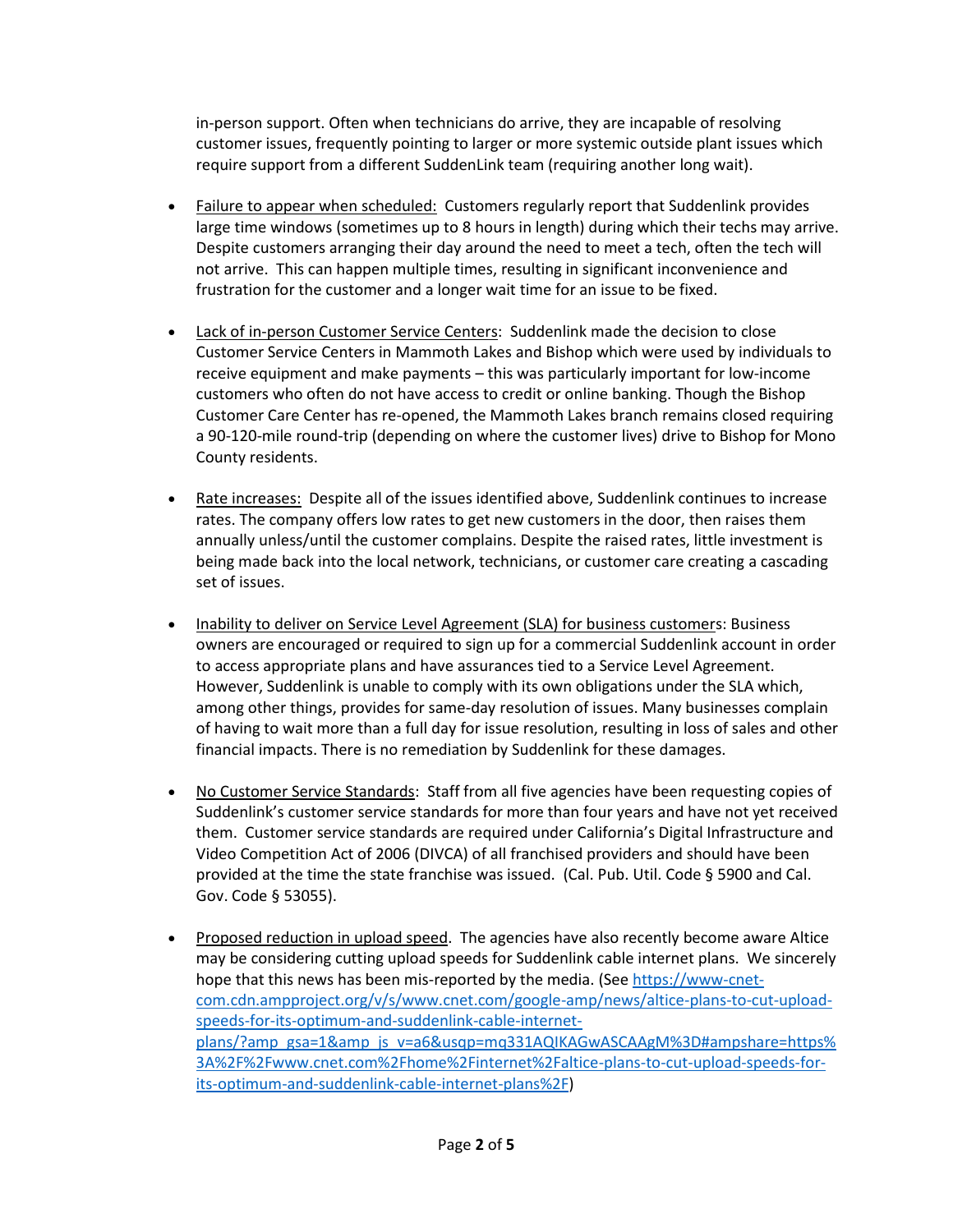## **2. INFRASTRUCTURE ISSUES**

- Failure to deal with system-wide issues: Rather than invest in the network and perform necessary work that would resolve system-wide issues for the longer term and otherwise improve the network, it is common for quick and inexpensive fixes ("band-aid solutions") to be made. This results in the same issue recurring and requiring additional time and expense, or pushing that issue from one household or neighborhood to another, causing more issues down the line.
- Substandard repairs: Repairs are often made in a poor/sub-standard manner leaving them susceptible to future impacts and issues. Examples include the placement of temporary lines to alleviate an issue which are left in place for months or years rather than days or weeks. In places where underground lines exist, often Suddenlink technicians will simply lay new lines on top of the ground and leave them exposed resulting in various customer and environmental issues. Customers complain of the wrong modems or other customer premise equipment being deployed resulting in lack of capacity or poor performance.
- Lesser service than what the customer pays for: Although the infrastructure exists in Mono County and Mammoth Lakes for "Gigabit" Internet service (i.e. service at a speed of 1,000 megabits per second [mbps]), some customers in those areas are receiving 15-25% of what they pay for in a circuit. Most customers who purchase 400mbps circuits barely receive 100mbps, while Gigabit customers rarely see much better than 400mbps.
- Network congestion: As a result of the issues mentioned above (including Suddenlink's unwillingness to upgrade electronics or perform necessary node splits), certain neighborhoods experience significant network congestion issues. While these issues have existed for quite some time, they have been exacerbated during the COVID-19 pandemic when more people worked from home and placed a heavier demand on the network (due to video conferencing, etc.).
- Aging infrastructure: Network electronics and copper plant are aging/degrading resulting in a higher frequency and severity of network outages, as well as service quality issues.

We would like to emphasize that our organizations have worked closely (and effectively) with Suddenlink in the past. We have endeavored to treat Suddenlink as a partner, and Mono County and the Town of Mammoth Lakes in particular have been appreciative of Suddenlink's substantial investment to bring Gigabit service to our communities. However, our continued efforts to work with Suddenlink have been frustrated by a lack of local staff, Suddenlink's unwillingness to commit to specific steps to improve its service or to provide a specific timetable for improvements, Suddenlink's failure to provide basic information such as customer service standards, and the ongoing volume of complaints received from the public regarding Suddenlink's customer service.

By copy of this letter, we are urging the California Public Utilities Commission to explore using its regulatory authority to compel Suddenlink to improve its service and our State Legislators to investigate legislative fixes. For example, the CPUC could issue an order requiring Suddenlink to establish customer service standards, which is required of all state video franchisees under current law. The CPUC could also convene hearings on Suddenlink's compliance with its state franchise, seeking testimony from members of the public regarding their experiences with Suddenlink and conducting its own inquiry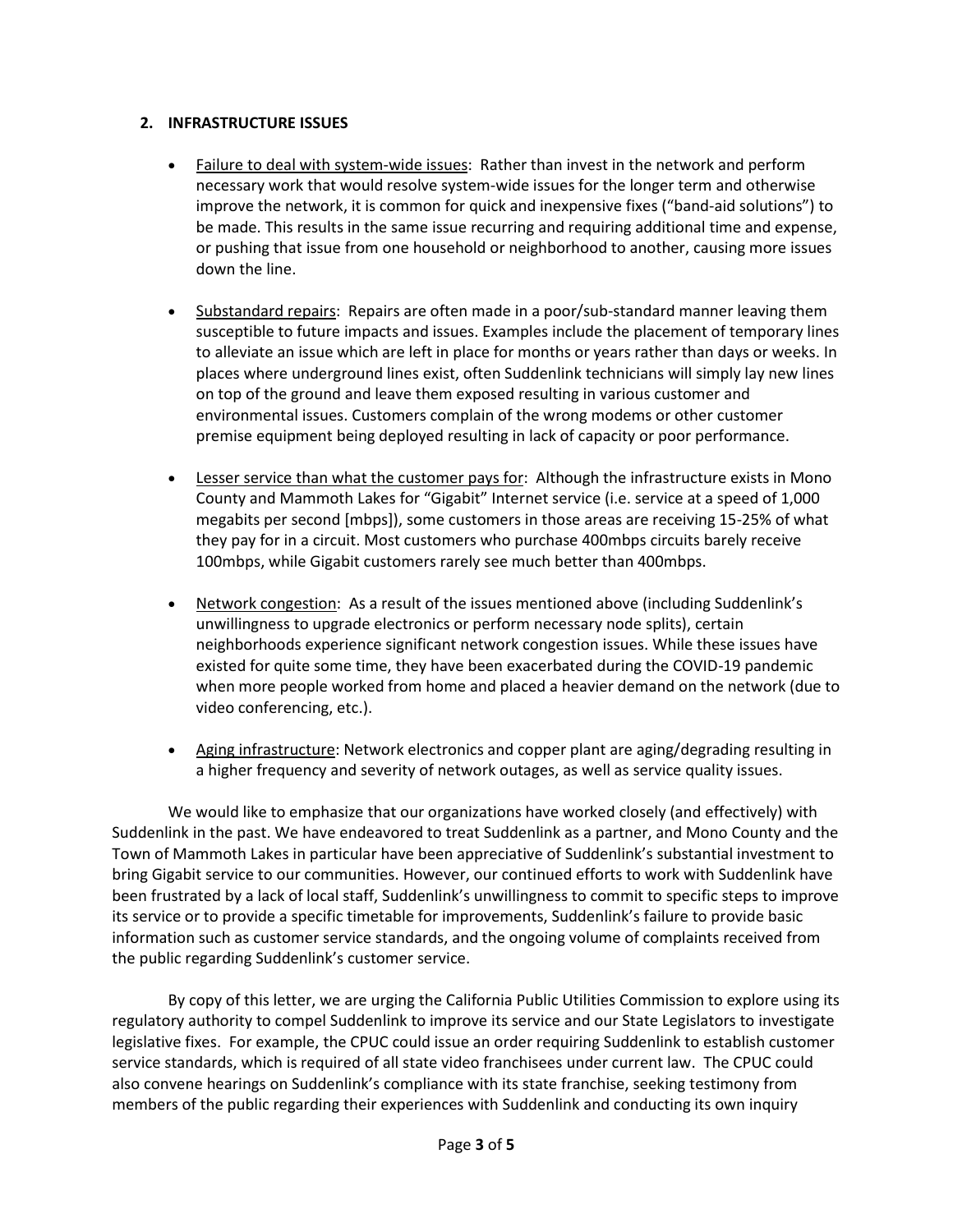regarding compliance. Likewise, our State Assembly Members and Senators could explore legislation with specific service standards and substantial enforcement tools for use by local governments and the public generally. We hope that our State leaders will consider taking these or other steps, in order to protect customers and assure Californians' access to safe and reliable utility infrastructure and services.

Thank you in advance for your attention to these significant issues and please also look for additional materials to be sent individually by customers and agencies within our jurisdictions further outlining individual experiences.

Sincerely,

Robert Weygandt, Chair Placer County Board of Supervisors

\_\_\_\_\_\_\_\_\_\_\_\_\_\_\_\_\_\_\_\_\_\_\_\_\_\_\_\_\_\_\_\_\_\_\_

\_\_\_\_\_\_\_\_\_\_\_\_\_\_\_\_\_\_\_\_\_\_\_\_\_\_\_\_\_\_\_\_\_\_\_

\_\_\_\_\_\_\_\_\_\_\_\_\_\_\_\_\_\_\_\_\_\_\_\_\_\_\_\_\_\_\_\_\_\_\_\_

\_\_\_\_\_\_\_\_\_\_\_\_\_\_\_\_\_\_\_\_\_\_\_\_\_\_\_\_\_\_\_\_\_\_\_\_\_

\_\_\_\_\_\_\_\_\_\_\_\_\_\_\_\_\_\_\_\_\_\_\_\_\_\_\_\_\_\_\_\_\_\_\_\_\_\_

Jennifer Kreitz, Chair Mono County Board of Supervisors

Dan Miller, Chair Nevada County Board of Supervisors

Bill Sauser, Mayor Town of Mammoth Lakes

Anna Klovstad, Mayor Town of Truckee

Cc: Marybel Batjer, CPUC President Martha Guzman Aceves, CPUC Commissioner Genevieve Shiroma, CPUC Commissioner Clifford Rechtschaffen, CPUC Commissioner Darcie L. Houck, CPUC Commissioner State Assembly Member Frank Bigelow State Senator Andreas Borgeas State Assembly Member Megan Dahle State Assembly Member Kevin Kiley State Senator Brian Dahle